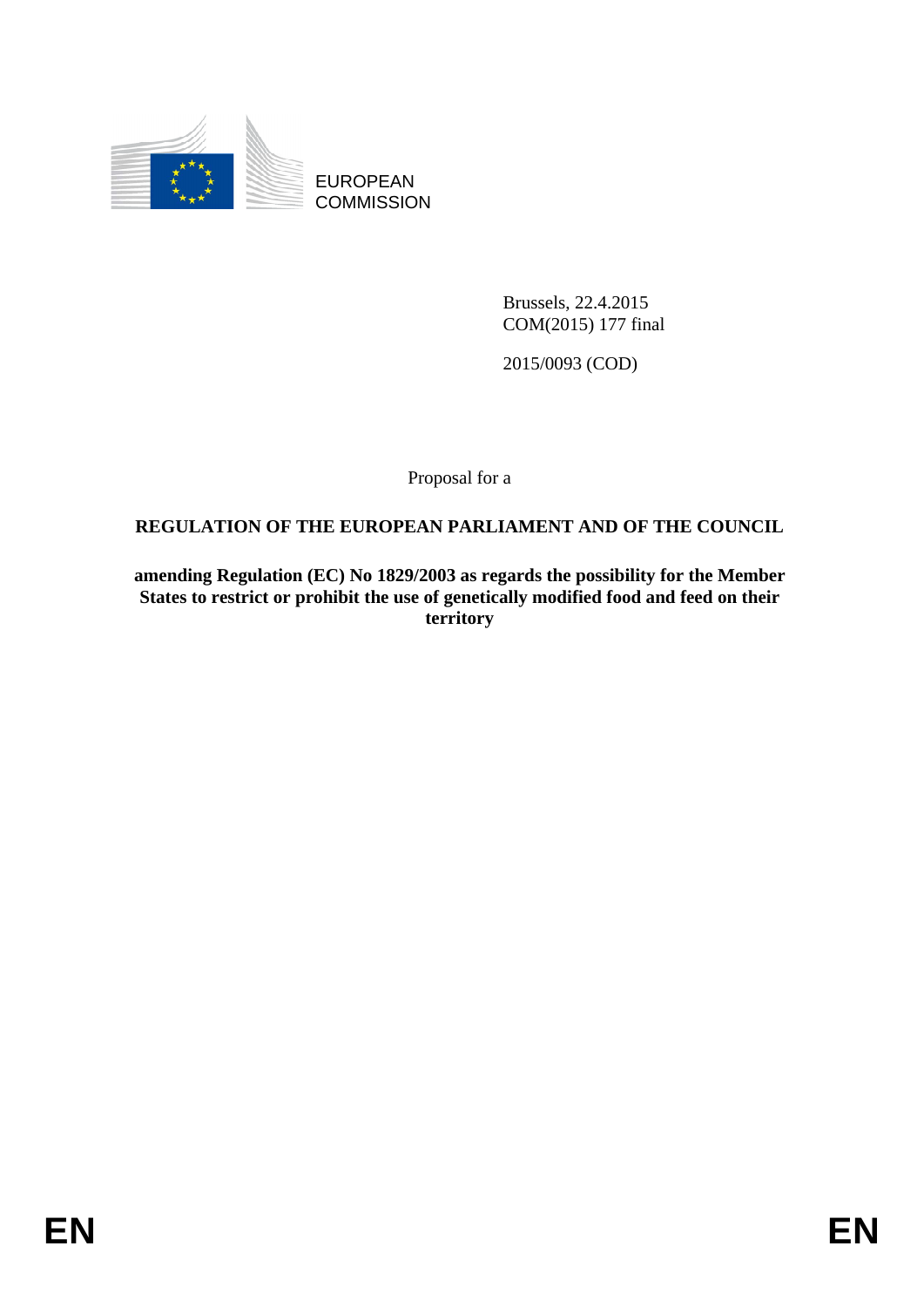#### **EXPLANATORY MEMORANDUM**

#### **1. CONTEXT OF THE PROPOSAL**

Since the entry into force of Regulation  $(EC)$  No  $1829/2003<sup>1</sup>$ , there has never been a qualified majority amongst Member States in favour of or against a draft Commission Decision authorising Genetically Modified Organisms (GMOs) and Genetically Modified (GM) food and feed. The result has always been a "no opinion" for all stages of the procedure (Standing Committee and Appeal Committee under currently applicable rules, or the Council in the past). As a result, the authorisation decisions have been adopted by the Commission, in accordance with applicable legislation, without the support of the Member States' committee opinion. The return of the dossier to the Commission for final decision, very much the exception for the procedure as a whole, has become the norm for decision-making on GM food and feed authorisations. Regulation (EC) No 1829/2003 allows Member States to adopt measures restricting or prohibiting the use of authorised GMOs and GM food and feed only if they are able to demonstrate that the product in question is likely to pose risks to health and to the environment. The reasons why Member States vote against are diverse. They often express national concerns which do not only relate to issues associated with the safety of GMOs for health or the environment.

The European Commission was appointed on the basis of a set of Political Guidelines presented to the European Parliament. In these Guidelines, a commitment was taken to review the legislation applicable to the authorisation of GMOs.

The results are set out in the Communication reviewing the decision-making process on Genetically Modified Organisms (GMOs)<sup>2</sup>.

The Commission concludes that the legal framework for decision-making on GM food and feed needs to be adapted.

The Commission therefore proposes to extend the solution agreed in Directive (EU) 2015/4123 by the European Parliament and by the Council on GMO cultivation to GM food and feed in respect of democratic choice and in the interest ofconsistency.

# **2. THE CURRENT LEGISLATIVE FRAMEWORK**

#### **2.1. Introduction**

The European Union has in place a comprehensive legal framework for the authorisation, traceability and labelling of GM food and feed.

Regulation (EC) No 1829/2003 on GM food and feed covers food, food ingredients, and feed containing, consisting of or produced from GMOs. It also

 $\frac{1}{1}$  Regulation (EC) No 1829/2003 of the European Parliament and of the Council of 22 September 2003 on genetically modified food and feed, OJ L 268, 18.10.2003, p. 1.

Communication from the Commission to the European Parliament, the Council, the European Economic and Social Committee and the Committe of the Regions, Reviewing the decision-making process on genetically modified organisms (GMOs), COM(2015)178.

Directive (EU) 2015/412 of the European Parliament and of the Council of 11 March 2015 amending Directive 2001/18/EC as regards the possibility for Member States to restrict or prohibit the cultivation of genetically modified organisms (GMO) in their territory (OJ L 68, 13.3.2015, p. 1).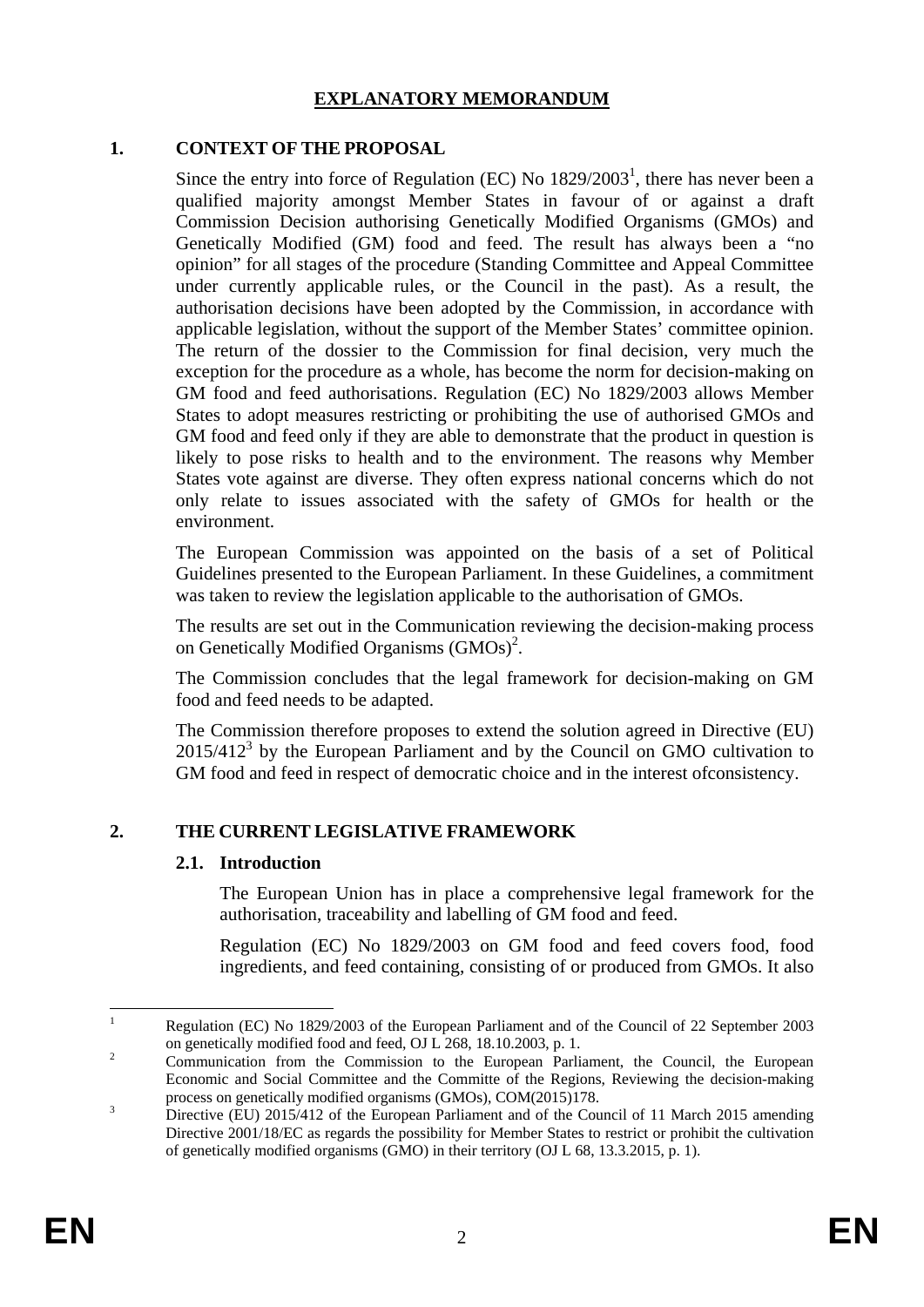covers GMOs for other uses such as cultivation, if they are to be used as source material for the production of food and feed. These different products are designated in this document as "GMOs and GM food and feed".

Regulation (EC) No 1829/2003 has put in place an authorisation procedure whose aim is to ensure that the placing on the market of the products concerned will not pose a risk to human and animal health and the environment. In order to do so, a scientific risk assessment is at the centre of the procedure: every authorisation for placing on the market of a product has to be duly justified and the main ground on which such a justification can rely is scientific assessment<sup>4</sup>. The legislation gives responsibility for this scientific risk assessment to the European Food Safety Authority (EFSA), in cooperation with the scientific bodies of the Member States.

Regulation (EC) No 1829/2003 contains provisions allowing the Commission or Member States to adopt emergency measures against the placing on the market/use of an authorised GMO, where it appears that the product is likely to constitute a serious risk to health or to the environment. These measures require scientific evidence demonstrating that the product is likely to pose a serious risk to health or to the environment.

### **2.2. The decision-making process for authorising GMOs and GM food and feed**

Regulation (EC) No 1829/2003, read in the light of Article 41 of the Charter of Fundamental Rights and the case-law of the Court of justice<sup>5</sup>, requires the Commission as risk manager to take a decision on an application for authorisation in a reasonable period of time (to grant an authorisation or refuse an authorisation).

Since the entry into force of Regulation (EC) No 1829/2003, Member States have never expressed a qualified majority in favour or against a Commission draft decision. A "no opinion" (no qualified majority in favour or against the draft decision) has been expressed at all stages of the procedure (Standing committee and Appeal committee under currently applicable rules). As a result, the authorisation decisions have been adopted by the Commission, in accordance with applicable legislation, without the support of the Member States' committee opinion.

The reasons invoked by Member States to justify that they abstained or voted against a draft decision of authorisation of a GMO or a GM food and feed are usually not based on science but on other considerations.

At the same time, even if Regulation (EC) No 1829/2003 allows the Commission to take into consideration, in addition to the risk assessment carried out by EFSA, "other legitimate factors", the Commission has not been in a position to refer to those factors in order to justify a refusal of the

 $\frac{1}{4}$  Articles 7 and 19 of Regulation (EC) No 1829/2003 provide that the Commission may, in addition to EFSA's opinion, take into account "*other legitimate factors relevant to the matter under consideration*". 5

CJEU, C-390/99, Canal Satélite Digital SL, par. 41.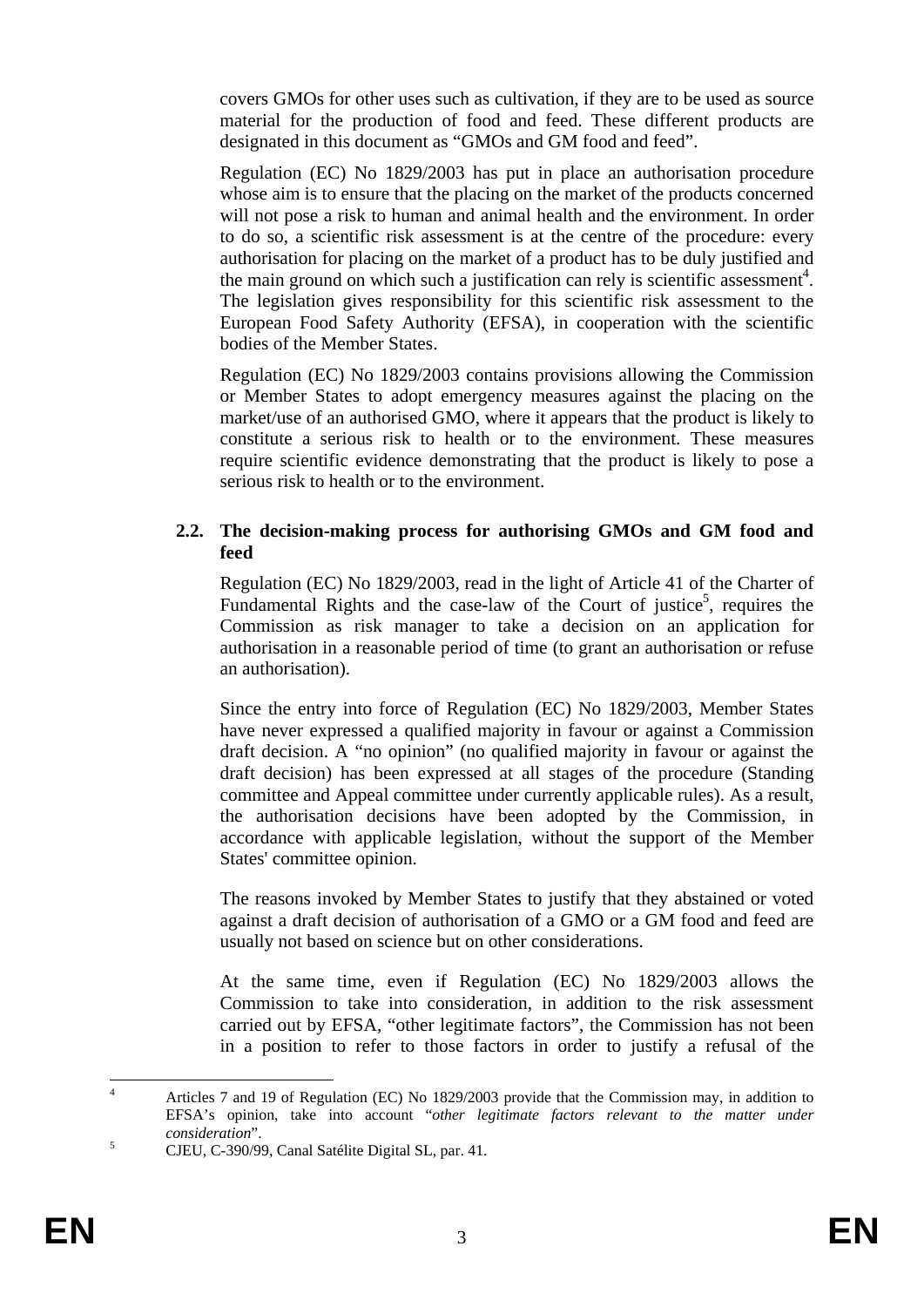authorisation of products considered safe by  $EFSA<sup>6</sup>$  and, in any case, it could only do so for the EU as a whole.

Until recently, the Union legal framework did not allow Member States to oppose to the use of GMOs for cultivation and other uses and GM food and feed on their territory by other means than expressing a negative vote during the decision-making process leading to the authorisation of GMOs and GM food and feed or, once the authorisation is granted, by invoking safeguard clauses/emergency clauses. These clauses have been used by some Member States in the case of GMOs for cultivation and, in a more limited way, in the case of GM food and feed.

Other Member States have made the choice to adopt unilateral bans or "de facto" bans, preventing the use of GMOs for cultivation or GM food and feed on their territory or making it subject to conditions which, being not possible to fulfil, lead to the same result. These unilateral measures have been challenged before national jurisdictions or the Court of justice.

Regarding cultivation of GMOs, Directive (EU) 2015/412 grants Member States, in accordance with the principle of subsidiarity, more flexibility to decide whether or not they wish to cultivate GMOs on their territory without affecting the risk assessment provided in the system of Union authorisations of GMOs. It also covers GMOs for cultivation whose authorisation is pending or which are already authorised under Regulation (EC) No 1829/2003. That Directive in no way affects the science-based EU authorisation procedure under Directive 2001/18/EC or under Regulation (EC) No 1829/2003.

However, that Directive does not cover GMOs and GM food and feed authorised under Regulation (EC) No 1829/2003.

# **3. RESULTS OF THE COMMISSION'S REVIEW**

In line with the Political Guidelines issued for the Commission on 15 July 2014, the Commission Communication [XXX, please add COM number] sets out the Commission's findings resulting from its review of the decision-making process of GMOs and GM food and feed. The Communication concludes that the current legal framework should be amended, by extending the approach agreed in Directive (EU) 2015/412 to other products covered by the Regulation (EC) No 1829/2003.

Directive (EU) 2015/412 has been adopted very recently. This proposal is largely inspired from that Directive, including its objectives and the mechanisms foreseen to achieve them. The conclusions drawn by the Union legislature during the negotiation process can thus be applied to this proposal.

The proposal draws heavily on Directive (EU) 2015/412, and flows directly from the political mandate to the Commission on the basis of the Political Guidelines it was

 $\frac{1}{6}$  The use by the Commission of the "other legitimate factors" mentioned in Regulation (EC) No 1829/2003, to refuse to grant the authorisation could be legally defensible if justified by overriding reasons of public interest of the same nature as those mentioned in Article 36 TFEU and related caselaw of the Court of justice (see for instance, CJEU, 20.02.1979, Case 120/78 Rewe-Zentral (Cassis de Dijon) [1979] ECR 649) and by objectives of general interest as referred to in Article 52(1) of the Charter of fundamental rights of the European Union and relevant Court's case-law (see for example CJEU, 12.07.2012, Case C-59/11, Association Kokopelli, ECLI:EU:C:2012:447).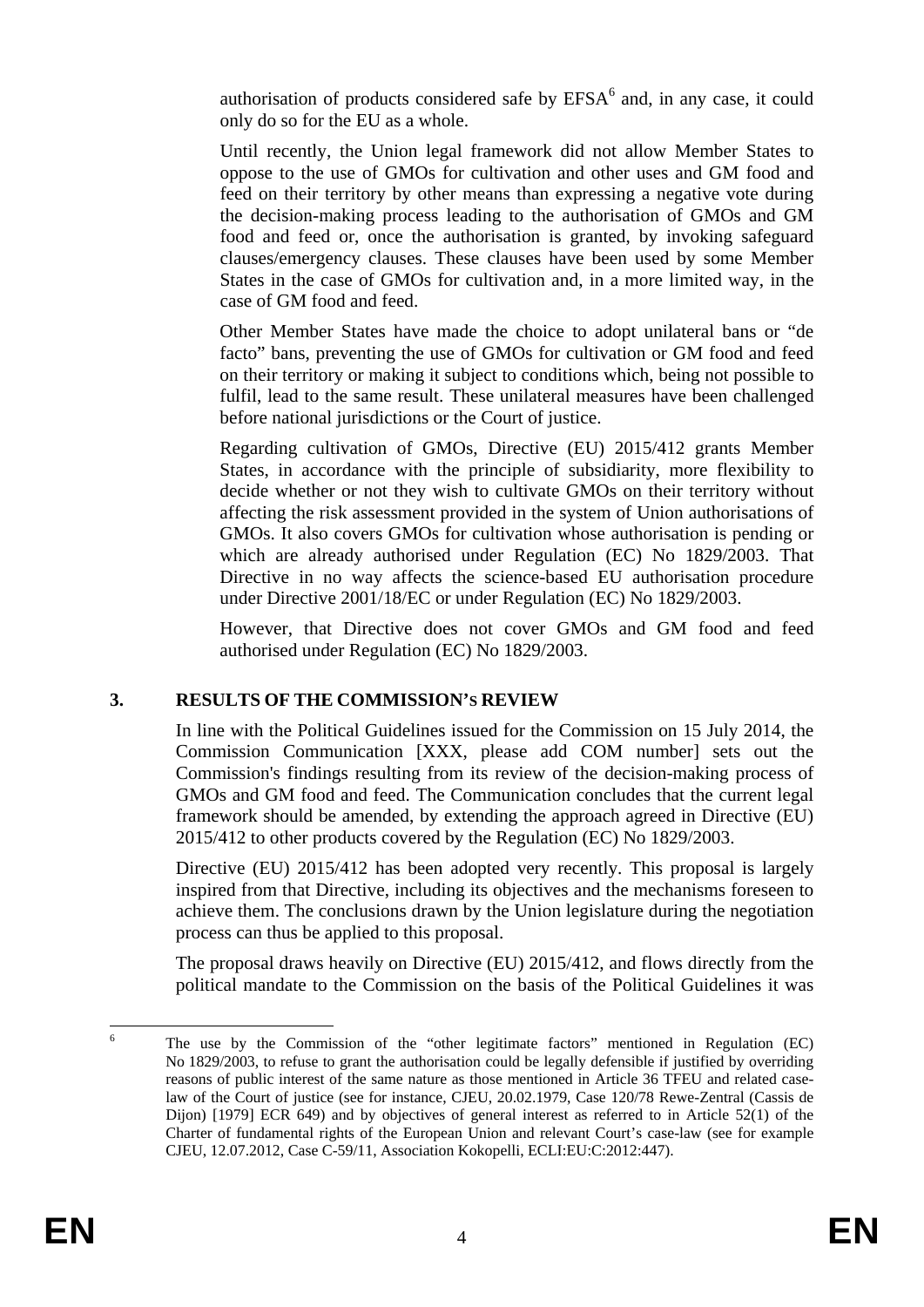elected on. As in the case of Directive (EU) 2015/412, the practical effect of the proposal will depend on the extent to which Member States make use of its provisions.

### **4. LEGAL ELEMENTS OF THE PROPOSAL**

#### **4.1. Summary of the proposal**

The Commission proposal amends Regulation (EC) No 1829/2003, under the ordinary legislative procedure, to introduce new provisions allowing Member States to restrict or prohibit the use of GMOs and GM food and feed covered by the GMO legal framework, in part or all of their territory, in complement to the possibilities already offered to Member States with respect to GMOs for cultivation by Directive (EU) 2015/412.

The additional powers granted to Member States under this proposal will only concern the possibility to adopt measures in accordance with the Treaty to restrict or prohibit the use of GMOs and GM food and feed on their territory after these products have been authorised. It will thus not affect the procedural and substantial conditions of the authorisation of GMOs and GM food and feed under Regulation (EC) No 1829/2003, which will remain valid for the whole territory of the Union.

The measures adopted by Member States need to be compatible with the internal market, and in particular Article 34 TFEU which prohibits measures of equivalent effects to quantitative restrictions to the free movement of goods. That is why the Member States making use of this proposal will need to justify the measures taken based on grounds to be in accordance with Article 36 TFEU and the notion of overriding reasons of public interest as developed by the case-law of the Court of justice. In addition, the measures envisaged will need to be reasoned and to be compatible with the principles of proportionality and non-discrimination between national and non-national products. Finally these measures will need to comply with the international obligations of the Union.

It will be up to each Member State wanting to make use of this "opt-out" to justify the restriction or prohibition on a case-by-case basis, taking into account the GMO in question, the type of measure envisaged, and the specific circumstances at national or regional level that justify such an opt-out.

As for Directive (EU) 2015/412, Member States will not be allowed to use justifications linked to the assessment of risks to health or to the environment which are comprehensively addressed in the authorisation decision and by the procedures already available in Regulation (EC) No 1829/2003, to address new risks (e.g. "emergency measures" under Article 34 or "supervision" under Articles 9 and 21).

The new possibility offered by the proposal does not cover the placing on the market and use of products not labelled as genetically modified, in accordance with labelling thresholds set under the GMO legal framework (e.g. under Articles 12 and 24 of Regulation (EC) No 1829/2003 food and feed containing an adventitious or technically unavoidable presence of GM material up to 0,9% by ingredient are not labelled).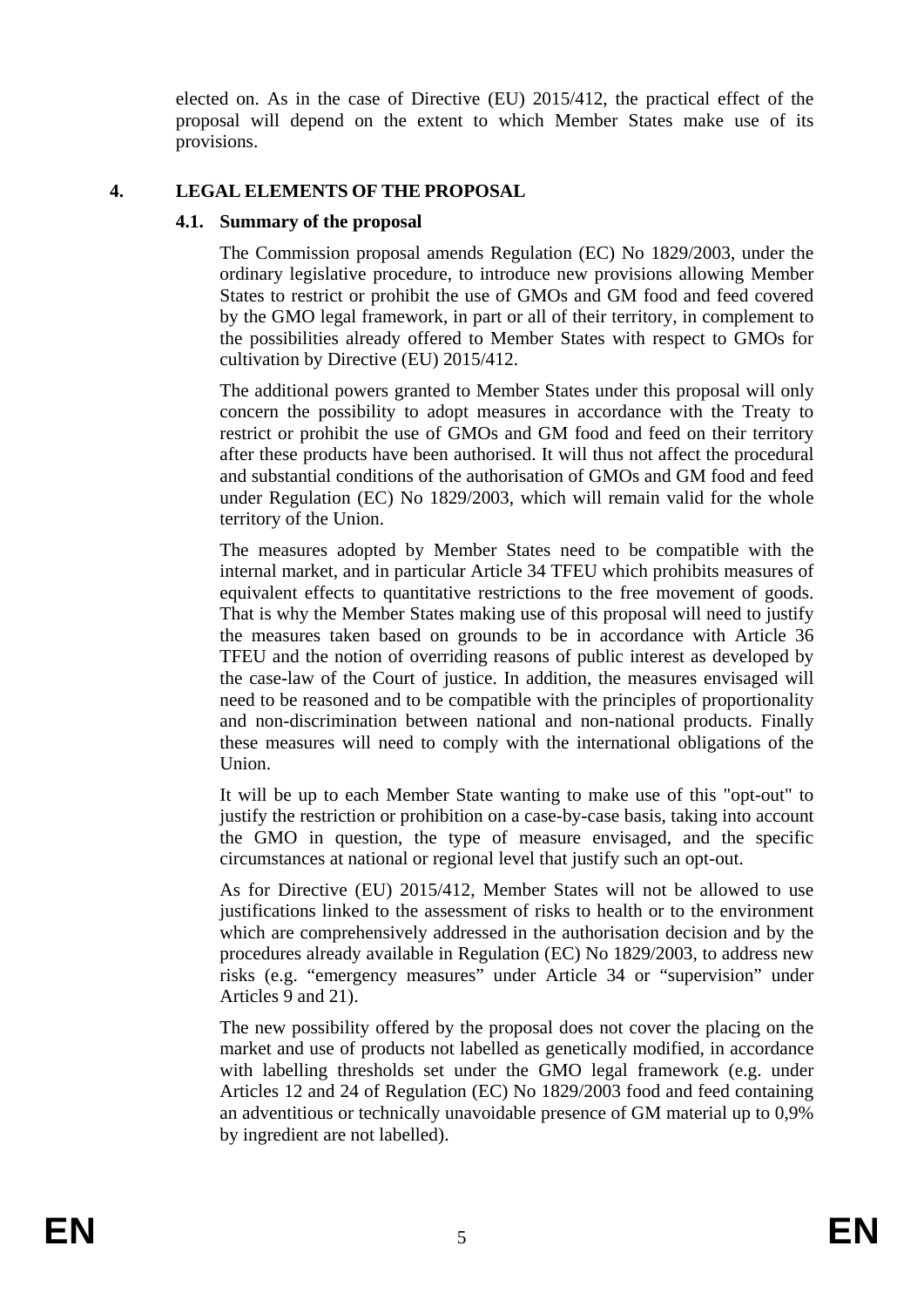The Member States which will restrict or prohibit the use of GMOs and GM food and feed already on the market will also have to preserve the rights of the operators, by providing them a reasonable period of time to allow the phasing out of the products concerned.

### **4.2. Legal basis**

The proposal is based on Article 114 TFEU which is, among the legal basis of Regulation (EC) No 1829/2003, the legal basis which is relevant for the adoption of the measures provided for in this proposal.

### **4.3. Subsidiarity and proportionality principles**

### *4.3.1. Conformity of the proposal with the principle of subsidiarity*

According to Article 5(3) TEU, under the principle of subsidiarity, in areas not falling within its exclusive competence, the Union shall act only if and in so far as the objectives of the proposed action cannot be sufficiently achieved by the Member States, either at central level or at regional and local level, but rather, by reason of the scale of effects of the proposed action, be better achieved at Union level.

The current Union legal framework fully harmonises the authorisation procedure of GMOs and GM food and feed and allows Member States to adopt measures restricting or prohibiting the use of GMOs and GM food and feed only under the conditions set out in that legal framework. Currently, that framework contains limited possibilities for Member States to express other considerations than those associated with the safety of the product, outside their vote in the committees.

The proposal will change this situation as it enables Member States to adopt on their territory measures to restrict or prohibit the use of GMOs and GM food and feed, based on legitimate considerations other than those linked to the safety of the products, provided that those measures are in line with EU law.

In accordance with Article 5(3) TEU, the proposed amendments do not affect the provisions of Regulation (EC) No 1829/2003 pursuing an objective which is better achieved at Union level. This is the case of the Union procedure of authorisation, based on risks, and of the provisions which allow uniform and coordinated Union actions against potential risks caused by GMOs, such as the provisions on emergency measures or the provisions on supervision, all of them aiming at ensuring a high level of safety throughout the Union. In Directive (EU) 2015/412 the European Parliament and the Council recalled that this objective is better achieved at Union level, and have thus prohibited Member States to adopt measures interfering into these matters<sup>7</sup>.

<sup>&</sup>lt;u>.</u> 7 Its recital 2 provides that *"a uniform high level of protection of health, the environment and the consumers should be achieved and maintained throughout the territory of the Union"* whereas according to its recital 14: *"the level of protection of human or animal health and of the environment chosen in the Union allows for a uniform scientific assessment throughout the Union and this Directive should not alter that situation."*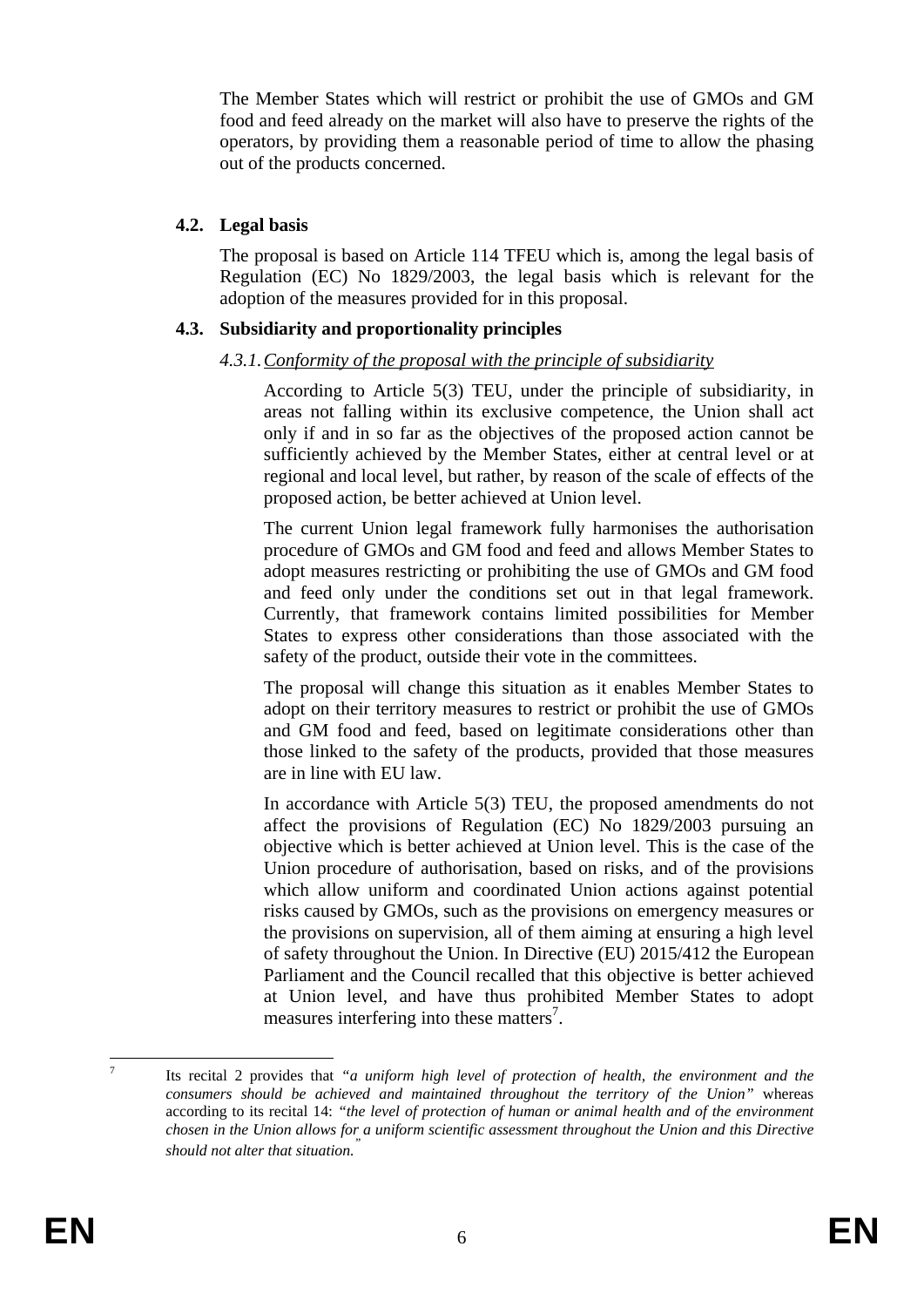However, for issues which are not linked to the risks to health and to the environment, the proposal is based on the underlying assumption that national, regional or local levels of decision-making are the most appropriate levels to address the particularities linked to the use of GMOs and GM food and feed in the different territories of the Union. In view of the variety of situations which can be covered by the proposal, it was considered not appropriate to try to identify more precisely the justifications which could be used by Member States to support their measures, provided that they are compatible with Union law.

This approach is in line with the principle of subsidiarity.

### *4.3.2. Conformity of the proposal with the principle of proportionality*

According to Article 5(4) TEU, under the principle of proportionality, the content and form of Union action shall not exceed what is necessary to achieve the objectives of the Treaties.

The proposal is limited to only allow Member States to adopt reasoned measures on their territory on the use of GMOs and GM food and feed authorised under the GMO legal framework.

It does not affect the Union procedure of authorisation based on risks which should remain harmonised at Union level in order to maintain a same level of safety throughout the EU. To avoid interference with the procedures of the GMO legal framework which allows the Union and its Member States to react in a quick and coordinated way in the case where a risk to health or to the environment is identified after the GMO has been authorised, Member States are not authorised to base their measures on grounds linked to the safety of the product.

Other mechanisms are provided to ensure that the proposal does not go beyond what is necessary to attain the objective pursued.

Indeed, to ensure that the measures adopted by Member States will be limited to what is needed to achieve the objective pursued, the proposal does not allow Member States to restrict or prohibit the use of products which do not have to be labelled under the GMO legal framework, even if they may contain a small proportion of GMOs or GM food and feed below the thresholds set out therein. Provisions are also established to protect the rights of economic operators which lawfully placed on the market a GMO or a GM food and feed before the Member State adopt measures pursuant to the proposal.

The proposal also foresees that the measures adopted by Member States have to be reasoned, based on compelling grounds compatible with Articles 34 and 36 TFEU and related case-law of the Court of justice and that they have to respect the principles of proportionality and nondiscrimination.

These different elements ensure that the proposal does not exceed what is necessary to attain the objective pursued and that it is compatible with the principle of proportionality.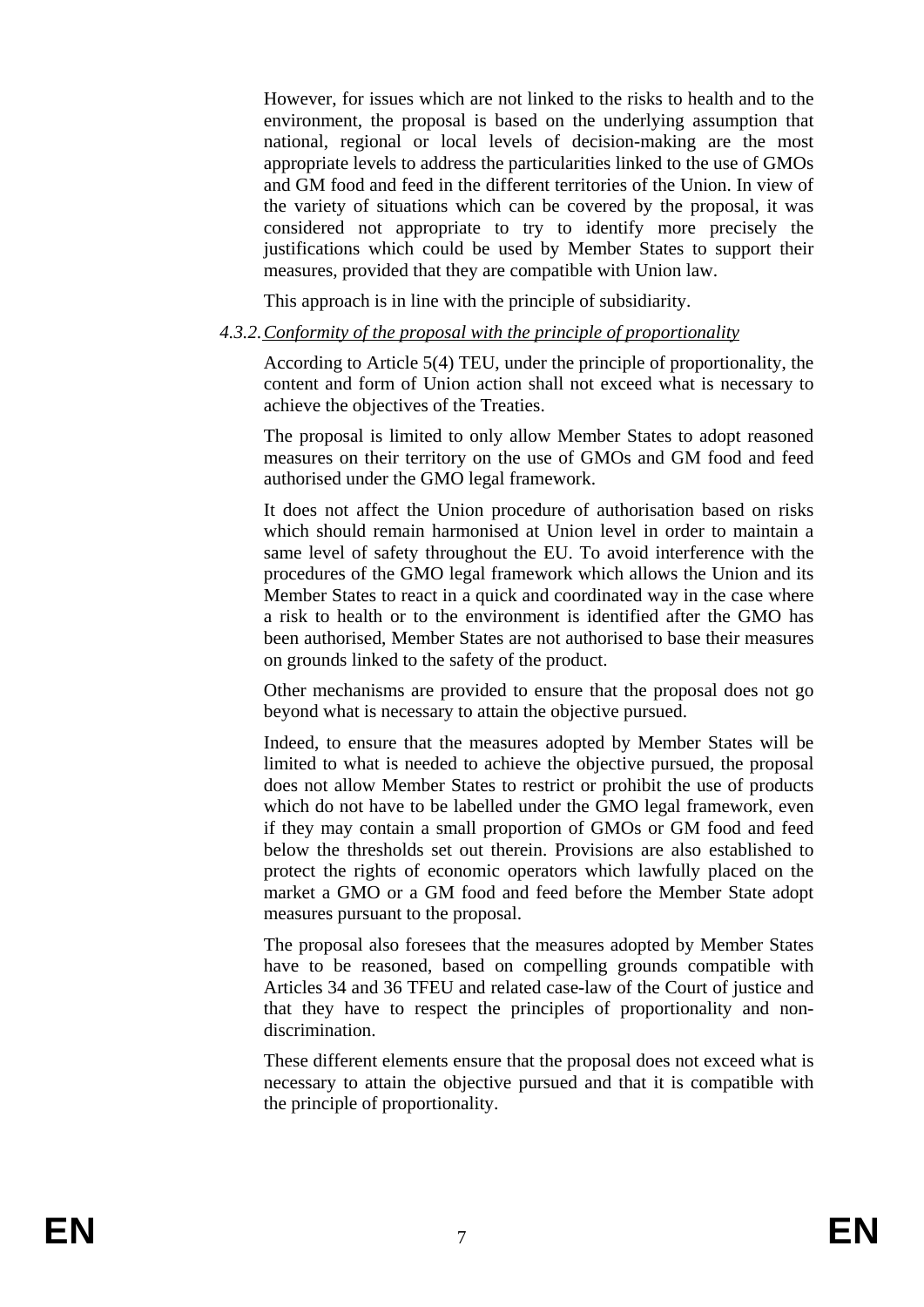#### **4.4. Choice of instruments**

It is proposed to amend Regulation (EC) No 1829/2003 by a Regulation, by application of the principle of "parallélisme des formes". The Commission's obligation to monitor the application of the Regulation in terms of impact on inter alia health and the functioning of the internal market as set out in Regulation (EC) No 1829/2003 on  $\overline{GM}$  food and feed<sup>8</sup>, will continue to apply and will include the amending provisions proposed with this Regulation.

### **5. BUDGETARY IMPLICATION**

No

 $\frac{1}{8}$ 

See Article 48(2) of the Regulation.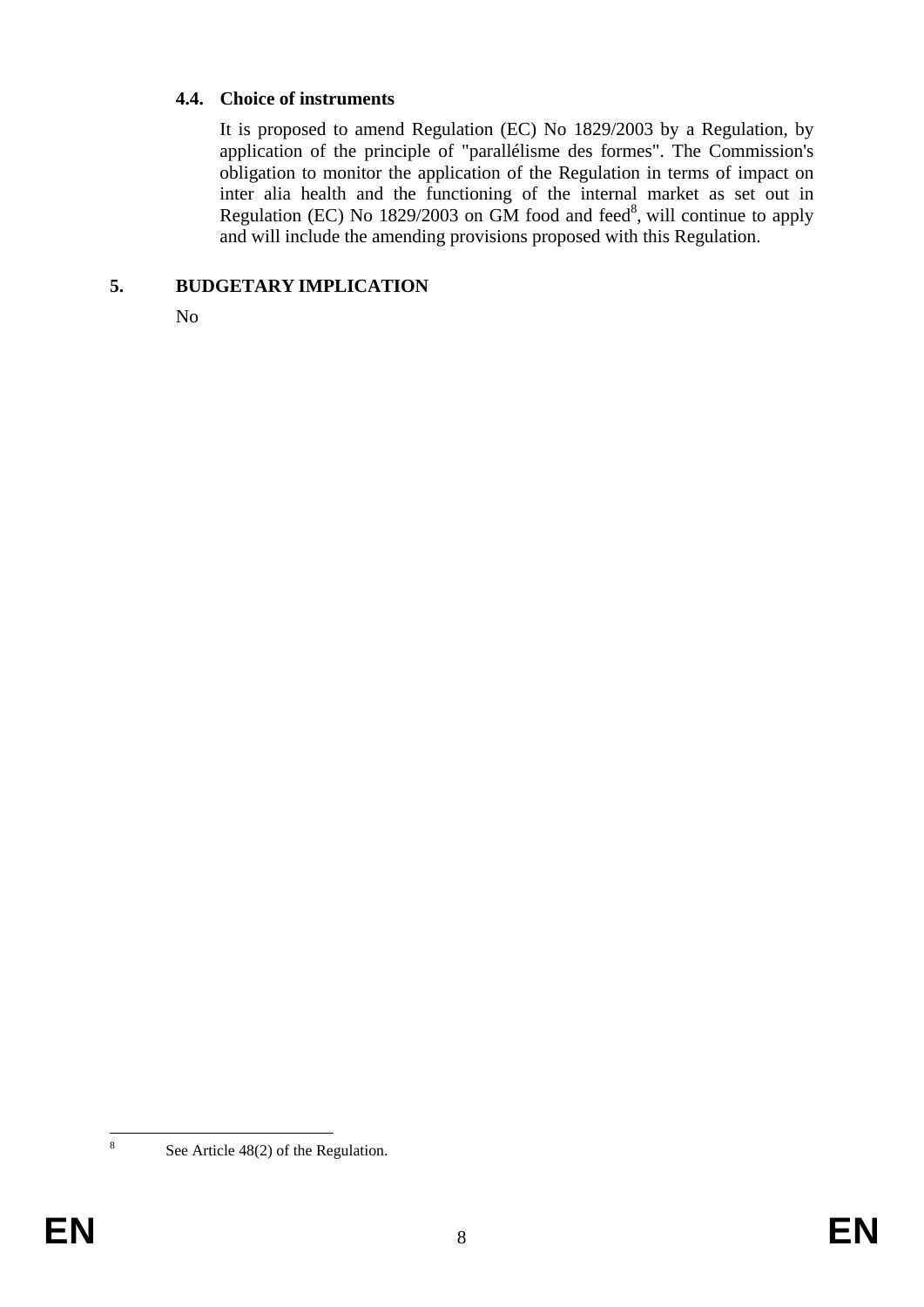2015/0093 (COD)

### Proposal for a

# **REGULATION OF THE EUROPEAN PARLIAMENT AND OF THE COUNCIL**

### **amending Regulation (EC) No 1829/2003 as regards the possibility for the Member States to restrict or prohibit the use of genetically modified food and feed on their territory**

THE EUROPEAN PARLIAMENT AND THE COUNCIL OF THE EUROPEAN UNION,

Having regard to the Treaty on the Functioning of the European Union, and in particular Article 114 thereof,

Having regard to the proposal from the European Commission,

After transmission of the draft legislative act to the national parliaments,

Having regard to the opinion of the European Economic and Social Committee<sup>9</sup>,

Having regard to the opinion of the Committee of the Regions<sup>10</sup>,

Acting in accordance with the ordinary legislative procedure,

Whereas:

- (1) Directive 2001/18/ $EC^{11}$  and Regulation (EC) No  $1829/2003^{12}$  (hereafter "the GMO legal framework"), establish a comprehensive legal framework for granting the authorisations for the placing on the market of genetically modified organisms (GMOs) and genetically modified food and feed. The aim of these acts is to ensure the safety of GMOs and genetically modified (GM) food and feed, while at the same time, establishing an internal market for those products.
- (2) Both Directive 2001/18/EC and Regulation (EC) No 1829/2003 establish a centralised procedure at Union level whereby the Commission is empowered to adopt implementing decisions granting or refusing application for the authorisation of GMOs and GM food and feed, based on an assessment of the potential risks that they could pose to human or animal health, or the environment. Regulation (EC) No 1829/2003 also provides that other legitimate factors may be taken into account, where appropriate.
- (3) Commission implementing decisions concerning authorisations for GMOs and GM food and feed are adopted in accordance with the examination procedure provided for

<sup>-&</sup>lt;br>9  $^{9}$  OJ C, , p. .

 $\frac{10}{11}$  OJ C, , p.

Directive 2001/18/EC of the European Parliament and of the Council of 12 March 2001 on the deliberate release into the environment of genetically modified organisms and repealing Council Directive 90/220/EEC (OJ L 106, 17.4.2001, p. 1).<br>Regulation (EC) No 1829/2003 of the European Parliament and of the Council of 22 September 2003

on genetically modified food and feed (OJ L 268, 18.10.2003, p. 1).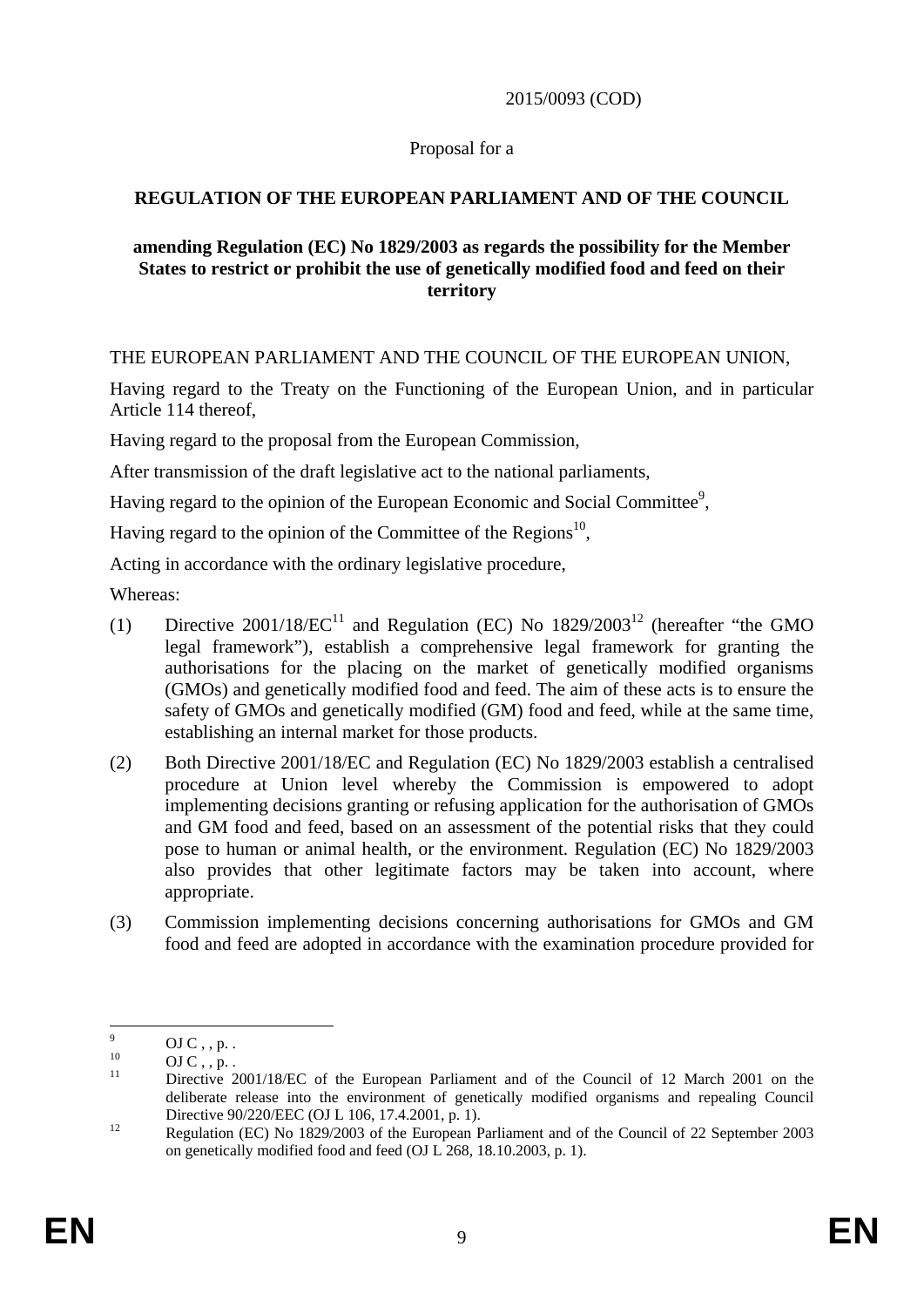in Regulation (EU) No  $182/2011^{13}$ . That procedure provides that Member States are to be involved at two stages, namely in the standing committee and later, if necessary, in the appeal committee.

- (4) The use of genetic engineering in plants and in food and feed is a subject which divides opinion in the Member States and this is reflected in the decision-making process leading to the authorisation of GMOs and GM food and feed. Since the date of application of Regulation (EC) No 1829/2003, the results of the voting in the committees or in Council show that there has never been a qualified majority either in favour of or against the authorisation of those products. Therefore, authorisations have been adopted by the Commission at the end of the procedure, in accordance with applicable legislation, without the support of the Member States' committee opinion.
- (5) Once a GMO or a GM food and feed is authorised in accordance with Directive 2001/18/EC or Regulation (EC) No 1829/2003, the Member States may not prohibit, restrict or impede the free circulation of that product within their territory, except in accordance with strict conditions which are laid down by Union law –and require to provide evidence of a severe risk to health or to the environment. Some Member States have had recourse to the safeguard clauses and the emergency measures provided for respectively in Articles 23 of Directive 2001/18/EC and Article 34 of Regulation (EC) No 1829/2003. Other Member States have made use of the notification procedure provided for in Article 114(5) and (6) of TFUE which also is required to be based on new scientific evidence relating to the protection of the environment or the working environment. Other Member States have adopted unilateral prohibitions. Some of these measures have been challenged before national jurisdictions or the Court of justice.
- (6) That situation was changed recently as regards GMOs for cultivation due to the adoption, on 13 March 2015, of Directive (EU)  $2015/412^{14}$  which amended Directive 2001/18/EC to allow Member States to restrict or prohibit the cultivation of GMOs in their territory. The new provisions are primarily aimed at enabling Member States to decide whether or not they wish to permit the cultivation of GMO crops on their territory, without affecting the risk assessment provided in the system of Union authorisations of GMOs. They were intended to provide more predictability to operators and limit the recourse by the Member States to the safeguard clauses provided for in Article 23 of Directive 2001/18/EC and 34 of Regulation (EC) No 1829/2003. It was also expected that those amendments would have a positive impact on the decision-making process for the authorisation of GMOs for cultivation.
- (7) The reasons for the amendments made to Directive 2001/18/EC, by Directive (EU) 2015/412 as regards GMOs for cultivation are also relevant for other GMOs and GM food and feed covered by Regulation (EC) No 1829/2003. Indeed, the results of the vote on the implementing decision for the authorisation of products covered by Regulation (EC) No 1829/2003 which are not intended for cultivation in the relevant committee, or in the Council, is always "no opinion" (no qualified majority either in favour of or against the authorisation) and there are also Member States in which the

 $13$ 13 Regulation (EU) No 182/2011 of the European Parliament and of the Council of 16 February 2011 laying down the rules and general principles concerning mechanisms for control by Member States of the Commission's exercise of implementing powers (OJ L 55, 28.2.2011, p. 13).<br><sup>14</sup> Directive (EU) 2015/412 of the European Parliament and of the Council of 11 March 2015 amending

Directive 2001/18/EC as regards the possibility for the Member States to restrict or prohibit the cultivation of genetically modified organisms (GMOs) in their territory (OJ L 68, 13.3.2015, p. 1).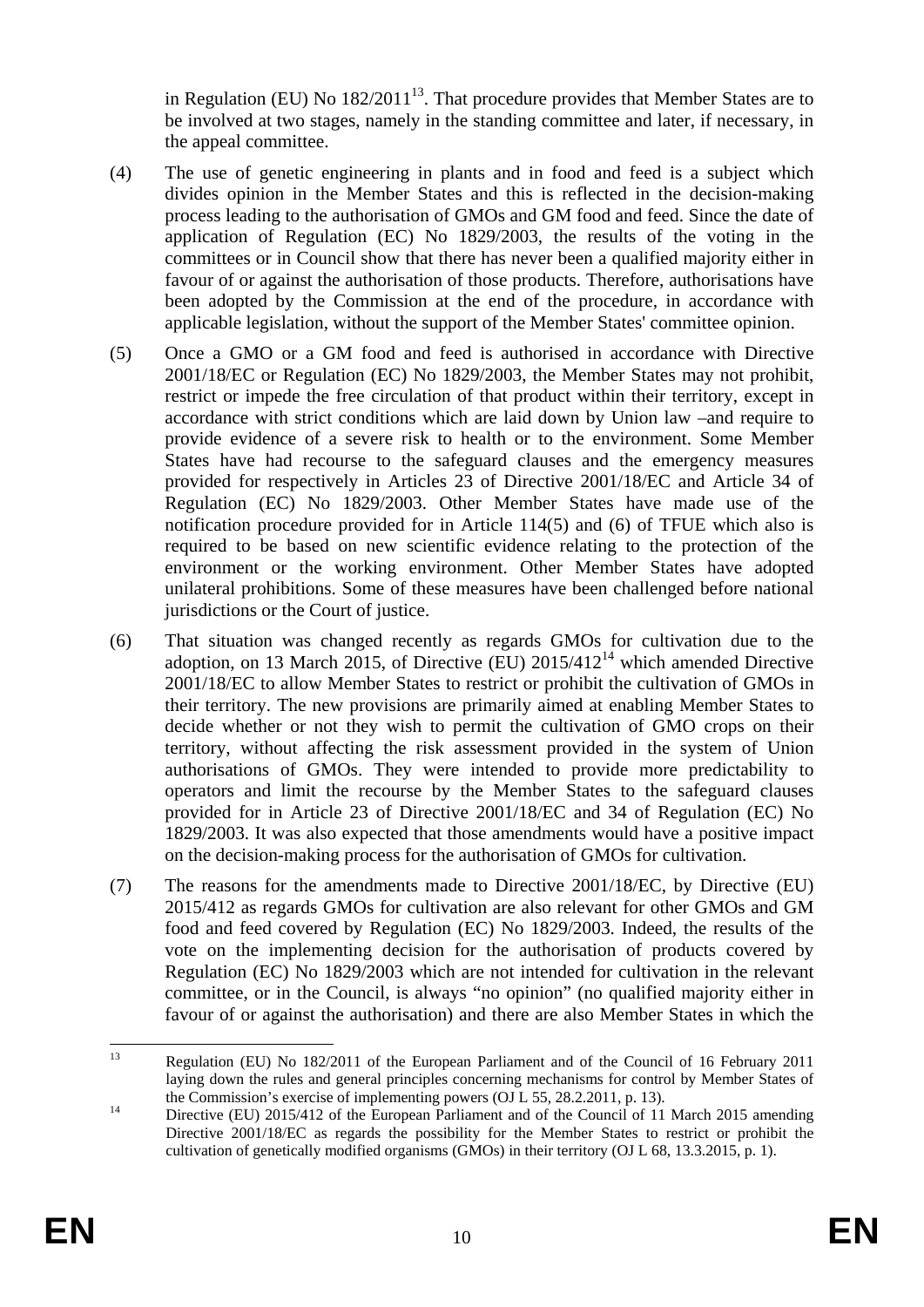use of these products is prohibited. Taking those matters into account, it is appropriate to amend Regulation (EC) No 1829/2003 in order to provide the possibility for the Member States to restrict or prohibit the use of GMOs and GM food and feed in all or part of their territory, on the basis of compelling grounds compatible with Union law not related to risks to human and animal health and to the environment, as those are already assessed at Union level, pursuant to Regulation (EC) No 1829/2003. This possibility should not apply to GMOs for cultivation which are already covered by the amendments made to Directive 2001/18/EC, by Directive (EU) 2015/412.

- (8) Member States should therefore be allowed to adopt measures restricting or prohibiting the use in all or part of their territory of a GMO or a GM food and feed, or group of GMOs or of GM food and feed, once authorised, provided that such measures are reasoned, based on compelling grounds in accordance with Union law, and are in line with the principles of proportionality and non-discrimination between national and non-national products, and Article 34, Article 36 and Article 216(2) of TFEU.
- (9) The restrictions or prohibitions adopted pursuant to this Regulation should refer to the use and not to the free circulation and imports of genetically modified food and feed.
- (10) The level of protection of human and animal health and of the environment achieved through the authorisation procedure provided for by Regulation (EC) No 1829/2003 requires a uniform scientific assessment throughout the Union and this Regulation should not alter that situation. Therefore to avoid any interference with the competences which are granted to the risk assessors and risk managers under Regulation (EC) No 1829/2003, Member States should not be authorised to use grounds which are related to risks to health and to the environment which should be dealt with in accordance with the procedure already established in Regulation (EC) No 1829/2003, and in particular its Articles 10, 22 and 34.
- (11) Member States's measures adopted pursuant to this Regulation should be subject to a procedure of scrutiny and information at Union level with a view to the functioning of the internal market. In light of the level of scrutiny and information provided in this Regulation, it is not necessary to provide, in addition, for the application of Directive  $98/34/EC$  of the European Parliament and of the Council<sup>15</sup>. The amendments being made to Regulation (EC) No 1829/2003 by this Regulation provide that Member States may restrict or prohibit the use of GMOs or GM food and feed in all or part of their territory for the whole duration of the authorisation, provided that an established standstill period, during which the Commission and the other Member States are given the opportunity to comment on the proposed measures, has elapsed. The Member State concerned should therefore communicate a draft of those measures to the Commission at least 3 months prior to their adoption, in order to give the opportunity to the Commission and the other Member States to comment, and should refrain from adopting and implementing those measures during that period. On the expiry of the established "standstill" period, the Member State should be able to adopt the measures as originally proposed or amended to take into account the Commission's or the Member States' comments. Member States should be allowed to notify to the Commission measures pursuant to this Regulation before that the product concerned

 $15$ Directive 98/34/EC of the European Parliament and of the Council of 22 June 1998 laying down a procedure for the provision of information in the field of technical standards and regulations and of rules on Information Society services (OJ L 204, 21.7.1998, p. 37).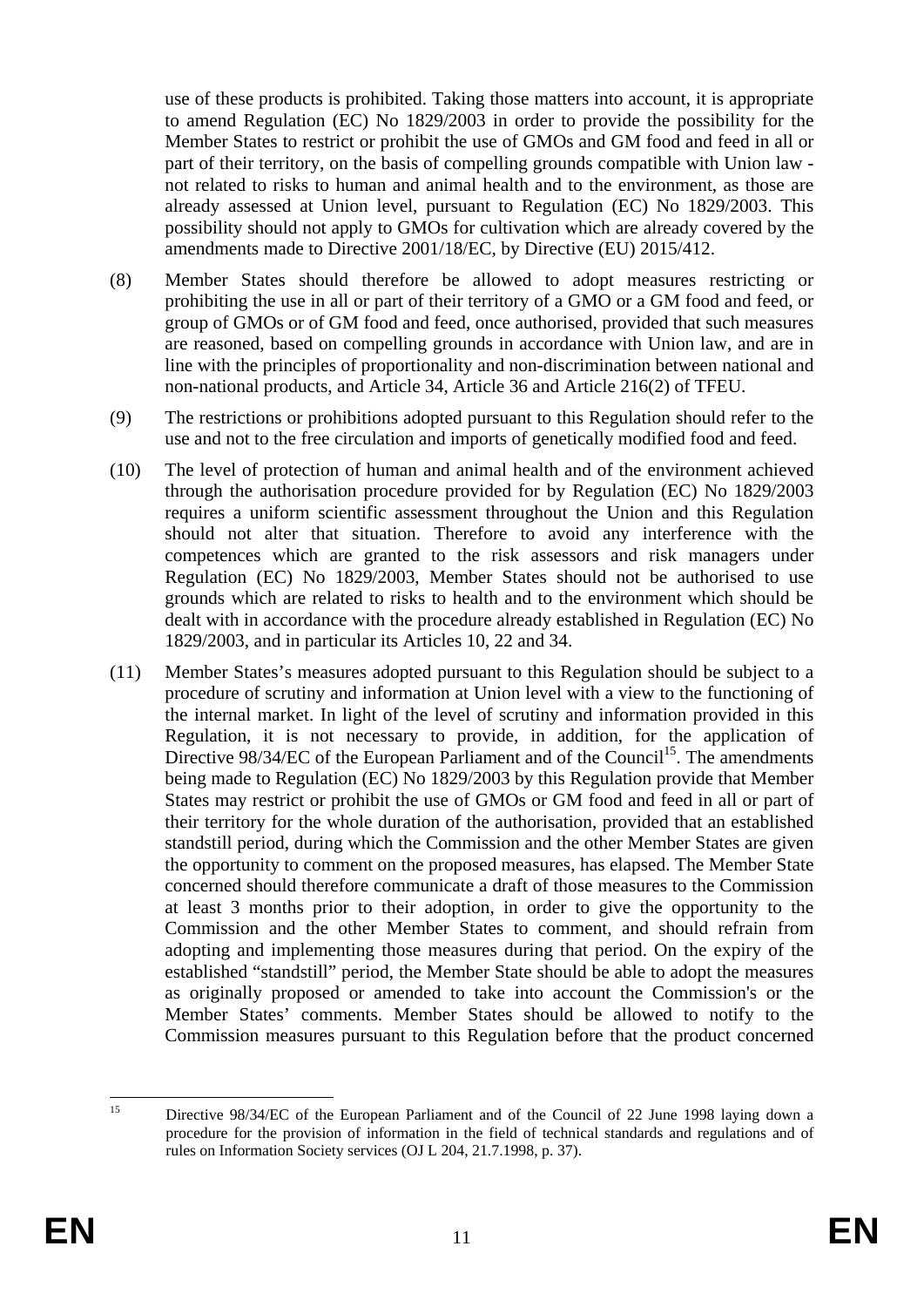by the measures is authorised so that the restriction or the prohibition starts its effects as from the date of entry into force of the Union authorisation.

- (12) In the case where a product was lawfully used before a Member State adopts measures pursuant to this Regulation, sufficient time should be given to operators to allow the phasing out of the product from the market.
- (13) Measures adopted pursuant to this Regulation, which restrict or prohibit the use of GMOs or GM food and feed should not affect the use in other Member States of these products as well as of products derived from their consumption. In addition, this Regulation and the national measures adopted pursuant to it should be without prejudice to Union law requirements concerning unintended and adventitious presence of GM material in other products and should not affect the placing on the market and use of products complying with these requirements.
- (14) Regulation (EC) No 1829/2003 should be amended accordingly,

# HAVE ADOPTED THIS REGULATION:

### *Article 1*

In Regulation (EC) No 1829/2003 the following Article is inserted:

#### *"Article 34a*  **Restrictions or prohibitions by Member States**

- 1. Member States may adopt measures restricting or prohibiting the use of products referred to in Article 3(1) and 15(1) authorised pursuant to this Regulation provided that such measures are:
	- (a) reasoned and based on compelling grounds in accordance with Union law which shall, in no case, conflict with the risk assessment carried out pursuant this Regulation;
	- (b) proportional and non-discriminatory.
- 2. Where a Member State intends to adopt measures as provided for in paragraph 1, it shall first submit to the Commission a draft of those measures, and the corresponding justification. The Commission shall immediately notify to the other Member States the draft measures and the corresponding justification. The Member State may submit the draft measures and such information before the authorisation procedure provided for in Articles 7 and 19 has been completed.

During a period of 3 months from the date of submission to the Commission of the draft measures and information in accordance with the first subparagraph:

- (a) the Member State shall refrain from adopting and implementing those measures;
- (b) the Commission and the Member States may make any comments they consider appropriate to the Member State which has submitted the draft measures.
- 3. Measures adopted in accordance with paragraph 1 of this Article shall provide for a reasonable period of time during which existing stocks of the products referred to in Article 3(1) and 15(1) concerned by such measures, which could legally be used before the date of adoption of the measures, may be used up.